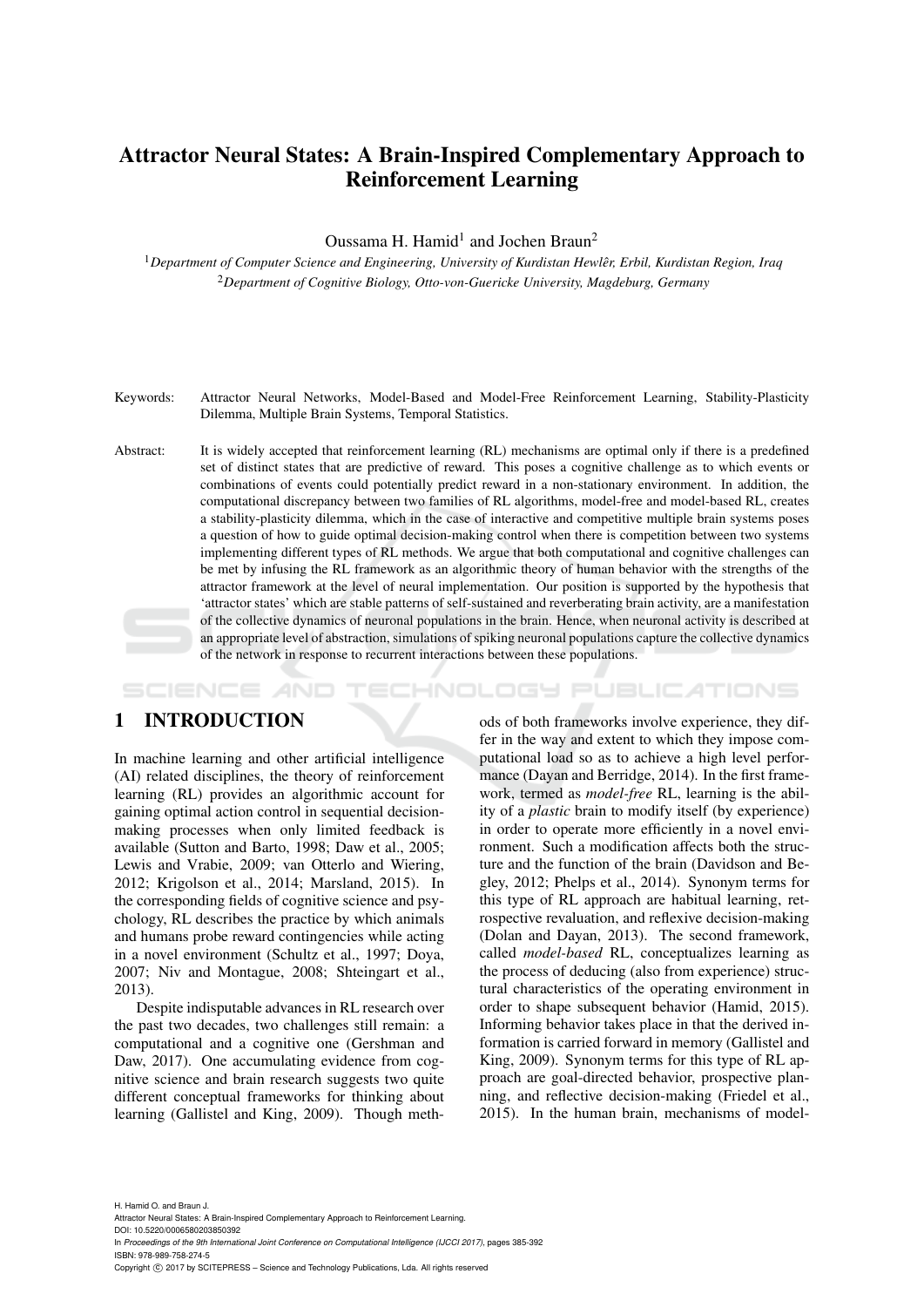free RL were linked to corticostriatal circuits, involving ventral striatum and regions of the amygdala (Balleine et al., 2007), whereas the prefrontal cortex was found to be the substrate for model-based RL mechanisms (Mante et al., 2013). Though each of the two frameworks was successfully tested in its own domain, current research points out some of the challenging issues in rounding out the theory of RL as an integrative account of human behavior.

Computational considerations, too, are the focus of extensive comments on RL methods. Specifically, comparing the apparently simplistic laboratory conditions with the relatively more complex real-world decision-making scenarios, as encountered by biological agents in their natural environments, a number of technical factors turn out to be exceptionally decisive when considering the computational load that should be imposed by any of the RL learning paradigms on one side and the biological world on the other side (Dayan and Berridge, 2014). While laboratory experiments assume mainly low-dimensional, discrete, and almost fully treatable state spaces, real-world situations have high-dimensional, continuous and partially observable state spaces. This implies that the learning algorithm has to struggle with minimal sets of data and low frequency of probed situations, as it is almost impossible for a real-world situation to be encountered twice with all its circumstantial characteristics (Gershman and Daw, 2017). Moreover, the discrepancy between the two frameworks of RL in the way they perform computations creates a dilemma, the stability-plasticity dilemma, when state-reward contingencies are reversed (Mermillod et al., 2013). It turns out, although context-specificity is beneficial for learning in novel stationary environments, it is detrimental for flexibility in non-stationary environments. These inspections point to a fundamental limitation of the RL framework.

In the following, we shall be arguing that the above limitations can, nevertheless, be resolved by integrating the 'attractor' framework as a complementary approach at the level of neural implementation to the behavioral success of RL theory at the algorithmic level. Our position is supported by the hypothesis that 'attractor states', which are stable patterns of self-sustained and reverberating brain activity, are a manifestation of the collective dynamics of neuronal populations in the brain (Amit et al., 1994; Hopfield, 1982). Hence, when neuronal activity is described at an appropriate level of abstraction, simulations of spiking neuronal populations capture the collective dynamics of the network in response to recurrent interactions between these populations (Braun and Mattia, 2010). As an illuminating example for potency, we shall consider the field of associative learning.

The remainder of the paper is organized as follows. In Section 2 we introduce the theory of reinforcement learning including a formal description of the underlying Markov decision processes and the two major classes of RL algorithms. Section 3 points out to current challenges in linking human behavior to existing RL algorithms. Section 4 discusses how models in the attractor framework could complement the RL framework, accounting for the current cognitive challenges. We finally conclude and portray our plans for future work in Section 5.

### **RL: THEORY & FORMALISM**  $\mathbf{2}$

Historically, RL has its origin in mathematical psychology and operations research (Dayan and Niv, 2008). Inspired by the psychological literature on Pavlovian (classical) and instrumental conditioning, Richard Sutton developed, together with Andrew Barto, algorithms for agent-based learning that later on became the core ideas for the theory of RL (Sutton and Barto, 1998). Parallel to their research, yet in a separate line, Dimitri Bertsekas and John Tsitsiklis, two electrical engineers working in the field of operations research, developed stochastic approximations to dynamic programming that allow a system to learn about its behavior through simulation (experience) and improve its performance through iterative reinforcement (Bertsekas and Tsitsiklis, 1996). These lines of research marked the emergence of RL as an algorithmic theory for optimal decision making on the basis of behavior and subsequent effects (Niv and Montague, 2008).

### **RL and Markov Decision Processes**  $2.1$

In a typical RL setting, a goal-directed agent (this could be a natural or an artificial system) interacts with an environment via embedded sets of sensors and actuators. The sensors provide the agent with information about the state of the environment, whereas the actuators enable the agent to act upon the environment, causing its current state to change. As a consequence, the agent receives reinforcement in terms of a numerical signal that describes how close (or far) it moved to (or away from) its predefined goal (Sutton and Barto, 1998; van der Ree and Wiering, 2013; Castro-González et al., 2014). As the agent moves along the several states of the environment, the corresponding sequence of action-reward combinations moves on, too.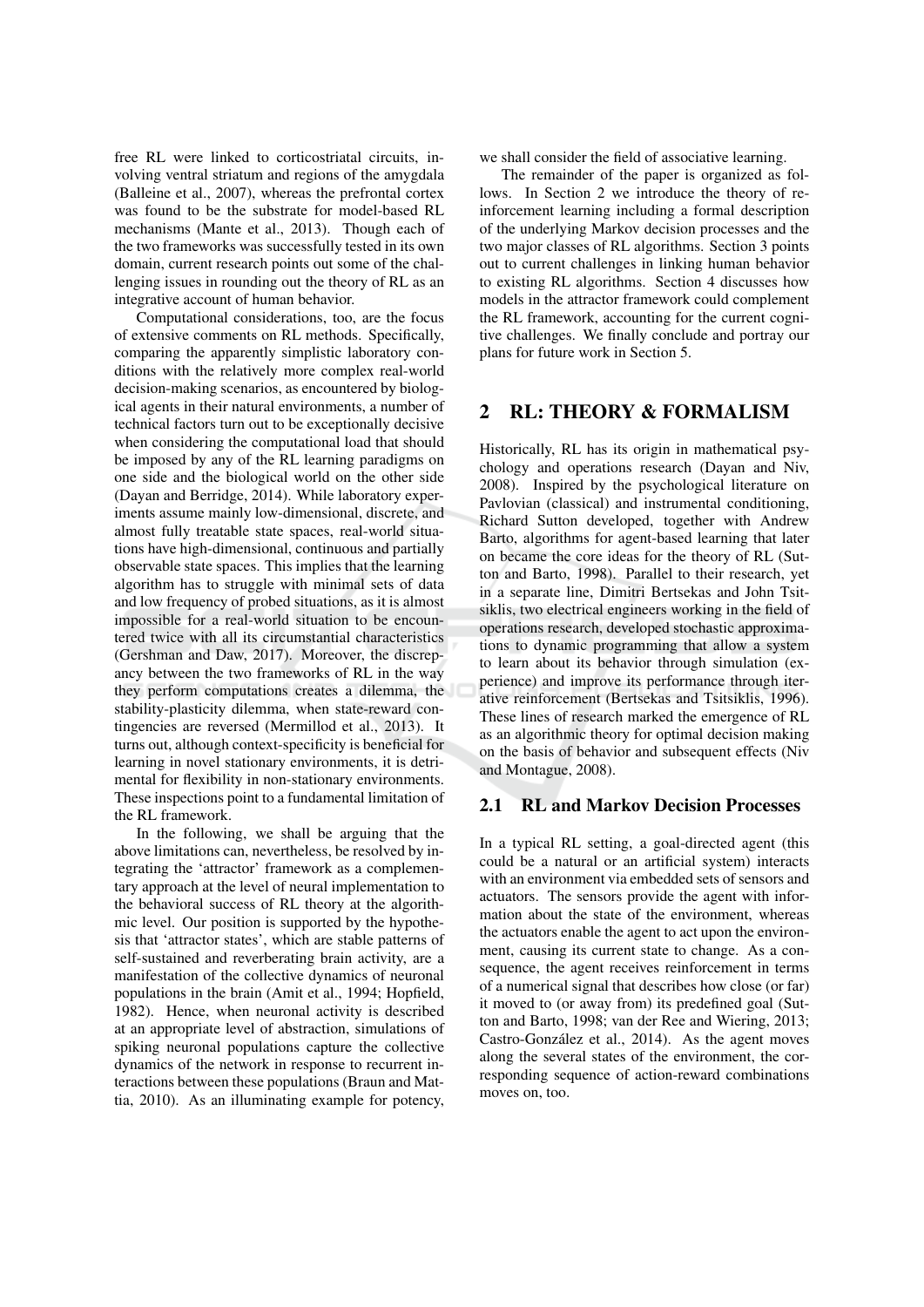Decisions in RL can be modeled as a *Markov deci*sion process (MDP). When the state of the operating environment, however, is subject to inherent uncertainty, modeling takes the form of a partially observable Markov decision process (POMDP) (Kaelbling et al., 1996; Sutton and Barto, 1998). Formally, an MDP process consists of two functions,  **and**  $**T**$ **, de**fined over two sets,  $S$  and  $A$ . The functions represent the resulting rewards and state transitions, whereas the two sets describe the available states and effective actions, respectively.

In an MDP process, the environment evolves stochastically under simple discrete temporal dynamics. At time t, the environment is in state  $s_t = s$ . The agent chooses some action  $a_t \in \mathcal{A}$ , expecting to reap a certain reward  $\hat{r}$  (expected outcome). Nevertheless, it experiences the actual consequence of its choice (either immediately or later on) in terms of a numerical reinforcement  $r \in \mathbb{R}$  (actual outcome). Subsequently, the state of the environment changes its instance into  $s_{t+1} = s'$  at the next time step  $t + 1$ . Moreover, the agent updates its knowledge about reward contingencies within the operating environment as a reflection on its very experience. To denote the probability  $P(s_{t+1} = s'|s_t = s, a_t = a)$  of moving from state s into s' when taking action a, we write  $\mathbf{T}(s, a, s')$ . Analogously, the notion  $\mathbf{R}(s, a, r)$  refers to the probability  $P(r_t = r | s_t = s, a_t = a)$  of receiving a reward at state  $s_t$  when taking action a. Note that formalizing the reward and transition functions in terms of the current state rather than the entire history of the environment. a characteristic referred to as Markov property, provides a computational advantage, for it requires the learning algorithm to remember and work with the parameters that are related *only* to the current state. This is definitely easier than dealing with all previous states of the environment (Maia, 2009; Hamid, 2014).

#### $2.2$ **Model-Free and Model-Based RL**

Based on the way they optimize their learning and decision-making processes, RL methods can be sorted into two main classes: model-free and modelbased methods (Dayan and Berridge, 2014).

Though both use experience, model-free RL algorithms assume no *a priori* knowledge of the MDP but learn a state-action value function, known as the 'value function' (Dayan, 2008). One of the successful implementations of model-free RL methods is the well-known temporal difference (TD) learning algorithm. It utilizes a reward-prediction error, which is the discrepancy between the actual and expected rewards, to 'cache' actually observed information about the long-term rewarding potencies of the probed ac-

tions. This approach represents a computationally simple way to exploit experience, for the model needs only to learn one or two simple quantities (state/action values). However, it is statistically less efficient, because the cached information is stored as a scalar quantity without connecting outcomes to their direct causes in a distinguishable manner (Dayan and Niv, 2008). Consequently, the model's performance is most likely to suffer from two shortcomings. First, the model cannot (later on) extricate insights about rewards or transitions from the cached value. Second, the cached information intermixes previous estimates or beliefs about state values regardless their sometimes erroneous valence. As a result, model-free RL methods lack an appropriately quick adaptation to sudden changes in reward contingencies (Hamid, 2015). Because of this characteristic, model-free RL was proposed as the underlying model for habitual controllers, in which actions are presumably based on habits (Daw et al., 2005). This key characteristic links model-free RL to corticostriatal circuits involving, in particular, the ventral striatum and regions of the amygdala in the human's brain (Packard and Knowlton, 2002; Balleine et al., 2007; Dayan and Balleine, 2002).

Model-based RL is a family of algorithms that generate goal-directed choices by utilizing an explicit model of the underlying MDP process. This sums up representations of the environment, expectations, and prospective calculations to make cognitive predictions of future values (Daw et al., 2005; Dayan and Berridge, 2014). Specifically, model-based RL algorithms capture the dynamics of the MDP in terms of state transition probabilities. Such probabilities can be presented as a tree connecting short-term predictions about immediate outcomes of each action in an arbitrary sequence of actions. Deciding which action is more beneficial can then be done by exploring branching sets of possible future situations. There are several 'tree search' techniques that can do this (Daw et al., 2005). It turns out that exploiting experience in the case of model-based RL is more efficient than in model-free RL for two reasons. First, it provides more statistical reliability, especially when storing the sometimes unrelated morsels of information. Second, and importantly, it ensures more flexibility in terms of adaptive planning, which becomes necessary when changes occur in the learning environment. Hence, model-based RL accounts best for goal-directed behavior that contains more cognitive planning. This key characteristic links model-based RL to the prefrontal cortex in the primate's brain (Owen, 1997).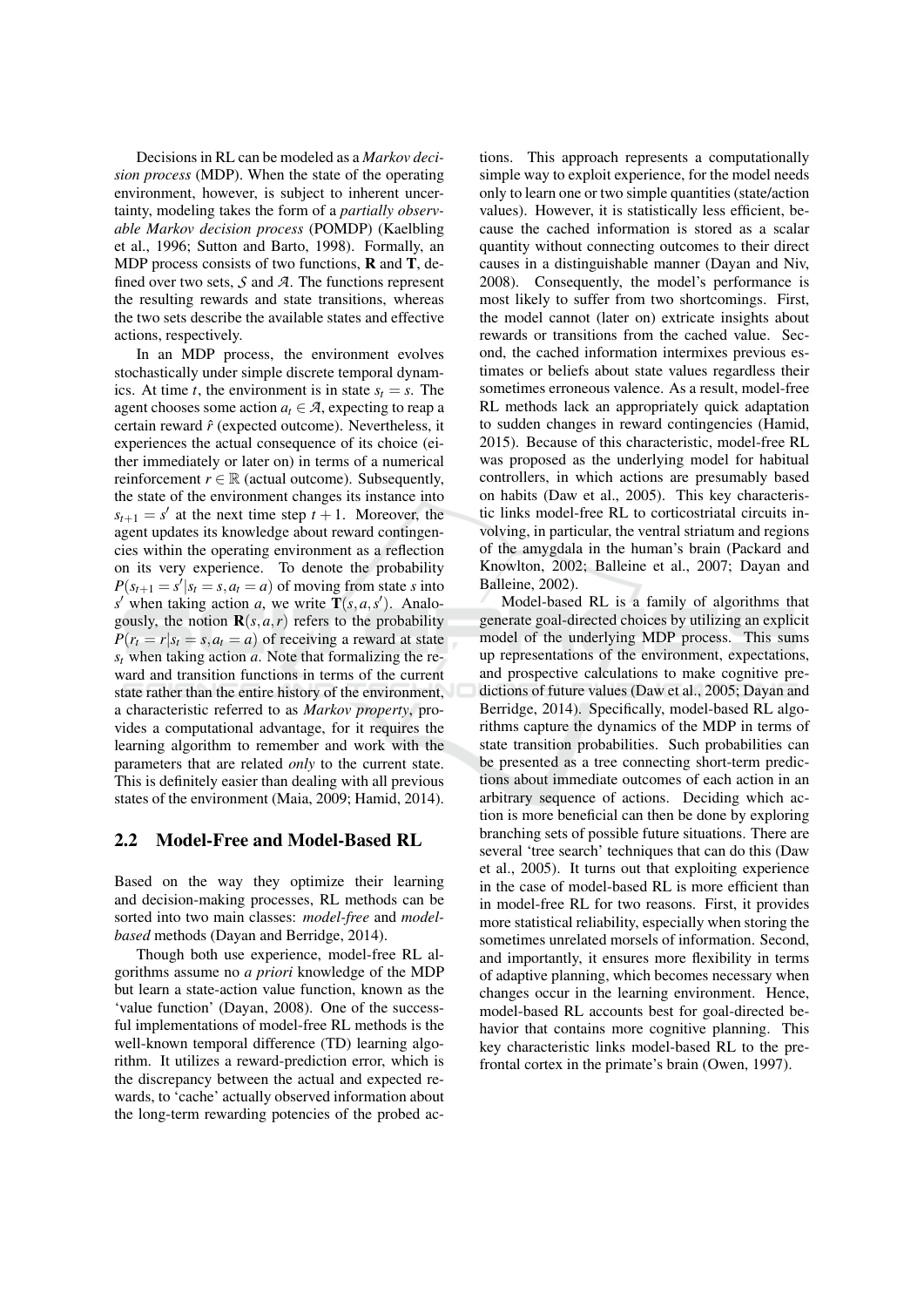## **COGNITIVE CHALLENGES** 3

Besides the above mentioned computational considerations, RL faces cognitive challenges as well. On one hand, the theory could successfully explain several characteristics of human and animal learning, e.g., blocking (Kamin, 1969), overshadowing (Reynolds, 1961), and inhibitory conditioning (Rescorla and Lolordo, 1968). It also proved able to predict new phenomena such as over-expectation (Kremer, 1978) and managed to account for the relatively touchy 'secondary conditioning': a phenomenon in which a predictor of a predictor servers as a predictor (Dayan and Abbott, 2005). However, it still suffers from difficulties in accounting for some human instrumental learning behaviors. For example, analysis of the stock market suggests that a positively surprising obtained payoff and a negatively surprising forgone payoffs trigger a reversal of choice behavior rather than repeating that behavior according to the recency assumption (Nevo and Erev, 2012).

Furthermore, consistent with the idea of interactive and competitive multiple memory systems in the brain (Poldrack and Packard, 2003), recent research addressed the question of how to guide optimal decision-making control in the face of a running competition between two systems, each of which implements a different type of RL methods (Dolan and Dayan, 2013).

Another challenge concerns the architecture of the theory itself. Specifically, it has been argued that RL mechanisms are optimal only if there is a predefined set of distinct states that are predictive of reward (Doya, 2007). This implies, for an agent behaving in an RL fashion to achieve successfully optimal action control, it is necessary to define the states such that they contain all reward-relevant information, even if task-irrelevant (Hamid, 2015). But the question becomes: how do such states emerge in the brain or more generally within the decision-making component of the agent in the first place (Rigotti et al., 2010)?

In a recent study of conditional associative learning, the authors accounted for the effect of temporal order on accelerating the learning of arbitrary associations by devising a model-free RL rule that sets a probabilistic response choice, reflecting reward expectations that have been accumulated in the form of 'action values' (Hamid et al., 2010). The reinforcement rule modifies these 'action values' in proportion to the reward-prediction error that corresponds to the chosen response. The key feature of the devised model is that 'action values' are expanded in time: some attach to the object of the current trial and others attach to objects of preceding trials. This provides them with a cumulative effect in the sense that the more 'action values' favor a particular response, the more likely this response is chosen. Accordingly, when successive objects appear in a consistent order, more than one 'action value' will favor the correct response, which will therefore be chosen more frequently.

Though the model could account qualitatively and quantitatively to the behavioral observations, it failed to account for the same associative task in a reversal learning paradigm (Hamid and Braun, 2010). The main goal of the reversal paradigm was to test the model's key assumption, *i.e.*, the reinforcement of pairings between past stimuli and present response. Specifically, let  $S_{t-2}$  and  $S_{t-1}$  be the visual stimuli presented at trials  $t - 2$  and  $t - 1$  in figure 1, respectively.  $S_t$  is the target stimulus at trial t with motor response  $R_t$ . A: learned response  $R_t$  for the target stimulus is replaced by response  $R'_t$  in the second run of the object sequence ('action reversal'). Before reversal, the model reinforces, in addition to the paring  $(S_t \to R_t)$ , the pairings  $(S_{t-1} \to R_t)$  and  $(S_{t-2} \to R_t)$ . After reversal, however, these pairings become invalid, as the model has to learn the new response  $R'_t$ . Hence, the model's performance is expected to fall to chance level. **B:** target stimulus  $S_t$  is replaced by stimulus  $S'_t$ , which has the same response as that of  $S_t$ . Before reversal, the model reinforces the pairings  $(S_t \rightarrow R_t)$ ,  $(S_{t-1} \rightarrow R_t)$ , and  $(S_{t-2} \rightarrow R_t)$ . These pairings remain valid after reversal. Hence, predicted performance remains above chance level.

The cognitive experiment was conducted using mixed sequences of visual objects as presented in figure 1 with type A, B, and C objects similar to experiment 2 in (Hamid et al., 2010). Specifically, Thirty two fractal objects were used to create sequences of 72 trials. Eight of these objects were recurring. Four of the recurring objects formed two consistent pairs  $(5,6)$  and  $(7,8)$ , each of which appeared six times in the sequence. The 'predecessor' objects (5 and 7) were termed type A and the 'successor' objects (6 and 8) type B. Four additional recurring objects were used to form twelve random pairs  $(1,2)$ ,  $(1,3)$ ,  $(1,4)$  ...,  $(4, 1), (4, 2), (4, 3),$  each appearing once per sequence (type C). Random pairs and consistent pairs were alternated and separated by 24 one-time objects to form sequences of 72 trials. Human subjects learned by trial and error to associate each visual object with one of four possible motor responses: up, down, left, or right. Each of the 72 trials long temporal sequences was presented twice without interruption making up new sequences of 144 trials long. In the 'action reversal' condition, target objects were associated with a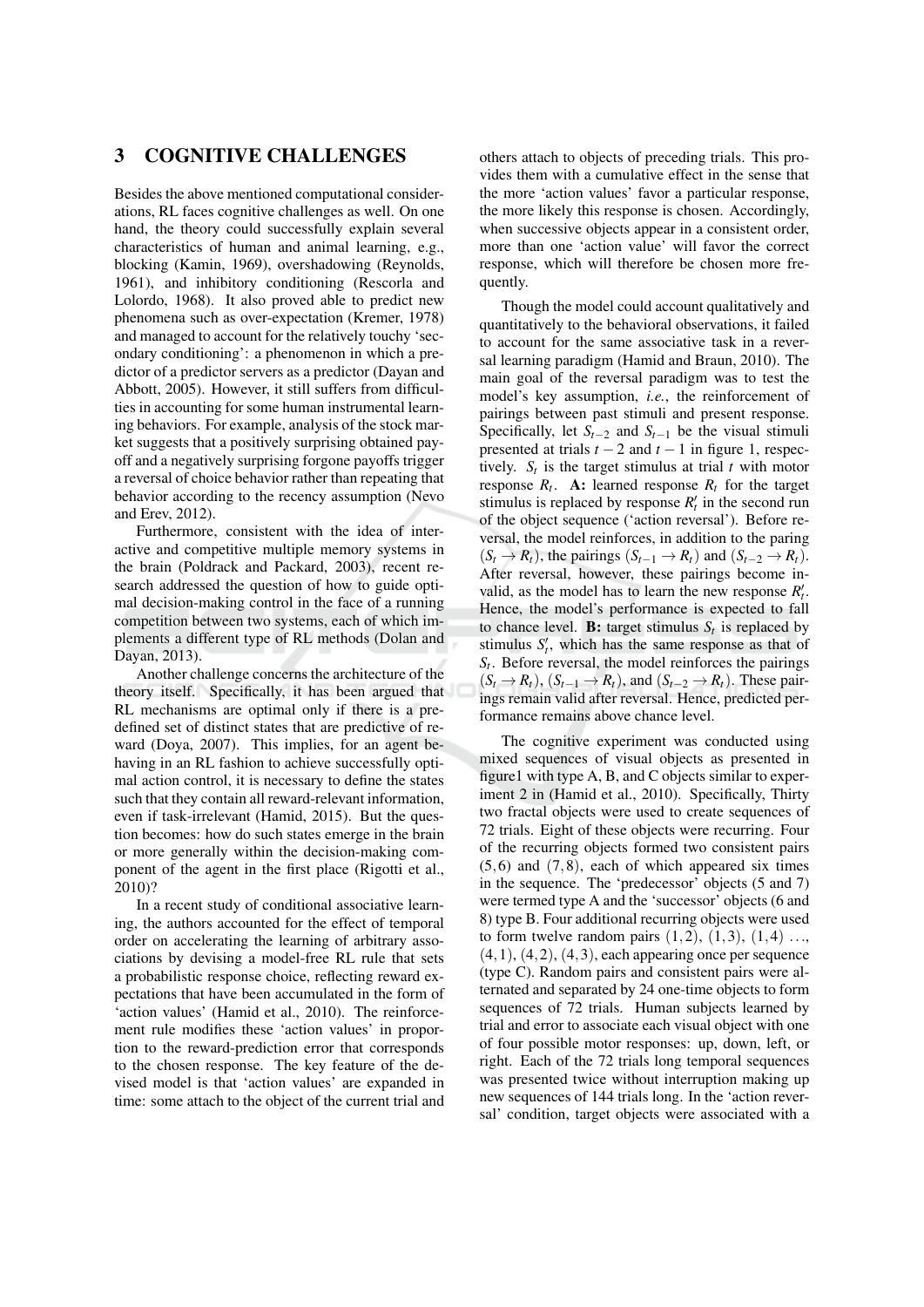

Figure 1: Predictions for 'action' and 'object' reversals as suggested by the devised model in (Hamid et al., 2010) (schematic). The upper row shows the effect of action reversal, whereas the lower row demonstrates that of object reversal. The left column represents reinforcement before reversal, whereas the right column illustrates decision-making after reversal.

new motor response in the second half of the temporal sequence. In the 'object reversal' condition, target objects were replaced by other objects in the second half of the temporal sequence. Figure 2 illustrates behavioral and modeling results of the cognitive experiment. We can briefly summarize the results as follows. First, contrary to the predictions of our reinforcement model (Hamid et al., 2010), any type of reversal reduced performance to chance level. Second, the rate of recovery seemed to differ between reversal types, appearing to be faster for an 'object reversal' than for an 'action reversal'.

# **MODELS IN THE ATTRACTOR**  $\overline{\mathbf{4}}$ **FRAMEWORK**

It is widely accepted that reinforcement mechanisms are optimal only if there is a predefined set of distinct states that are predictive of reward (Sutton and Barto, 1998; Daw et al., 2005; Doya, 2007; Niv and Montague, 2008; Dayan and Niv, 2008). Thus, reinforcement models beg the question as to which events or combinations of events could potentially predict reward in a non-stationary environment. This brings us to the crucial question of how our brain selects and creates neural representations for potentially rewardpredicting events. An interesting approach to this question is the attractor framework, which postulates that the formation of such representations is based on temporal statistics of the environment. The key idea is that mental representations are realized by stable patterns of reverberating activity, which are stable steady-states ('attractors') in the neural dynamics of the network (Hopfield, 1982; Amit et al., 1997; Fusi et al., 2005).

The central tenets of attractor theory are that  $(i)$ the network is plastic, that is, connection strengths develop in an activity-driven, Hebbian manner and that  $(ii)$  associations (e.g., stimulus-response pairings) are maintained as self-sustained, persistent patterns of activity that represent attractors of the neural dynamics. These tenets predict the formation of associative links whenever a set of events occurs repeatedly in a consistent temporal order (Griniasty et al., 1993; Amit, 1995; Brunel, 1996).

A recent study of behavioral flexibility in reversal situations exemplifies the attractor framework (Rigotti et al., 2010). The authors of this study postulate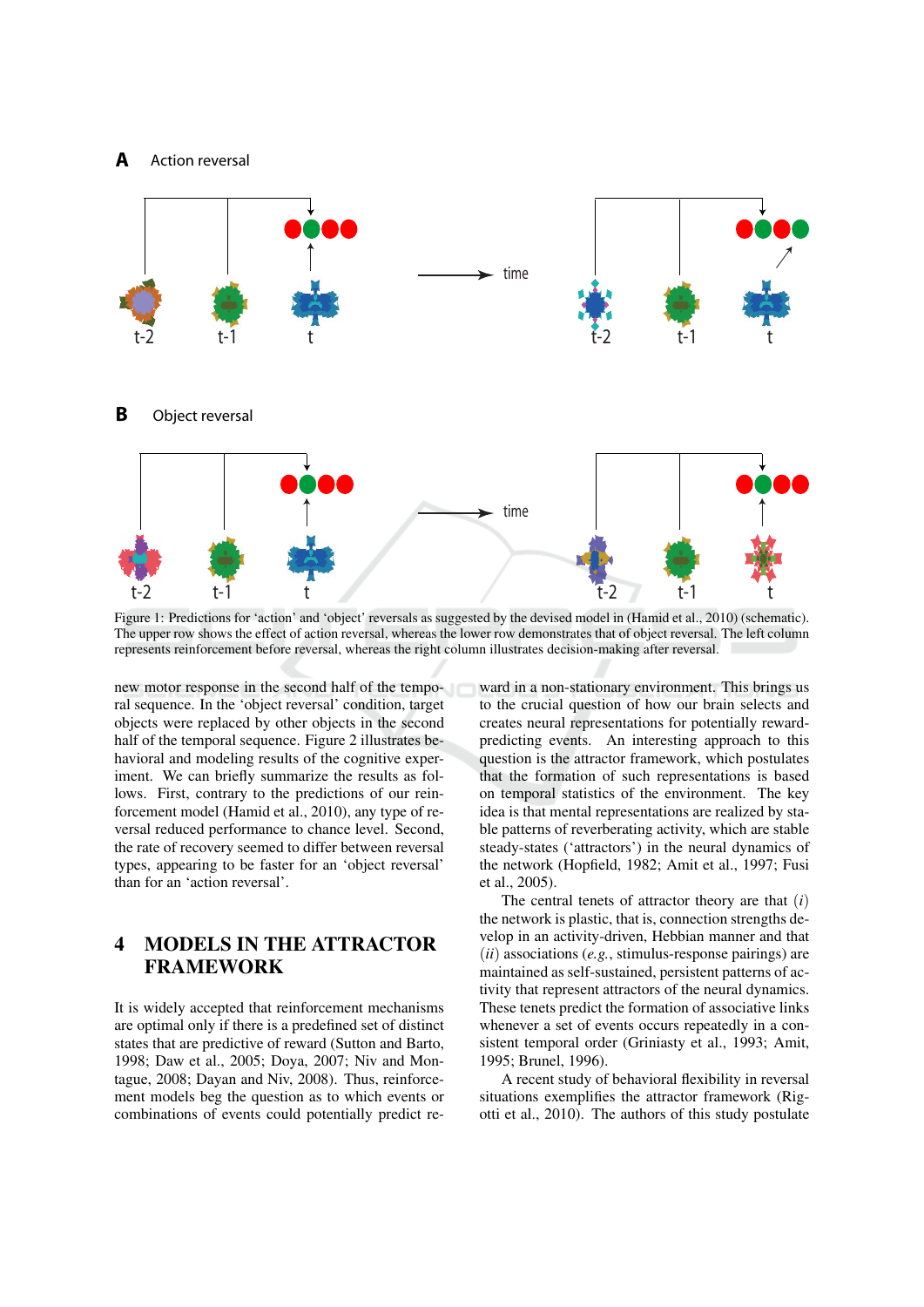Action reversal (behavioral results)

R Action reversal (modeling results)



Figure 2: Behavioral and modeling results for 'action' and 'object' reversals.

two neural circuits, one for learning reward-relevant conditional associations ('associative network') and another for observing temporal contingencies ('context network'). The interaction between these two networks leads to the formation of distinct neural representations for different contexts. More specifically, the associative network comprises two populations of excitatory neurons, which represent alternative stimulus-response associations. One population represents the stimulus-response associations appropriate for one context, whereas the other population codes the appropriate associations for another context. The two excitatory populations compete through a third, inhibitory population. As long as the reward predictions of one population are fulfilled, the currently dominant population will continue to suppress

the other population, and new stimuli will be evaluated in the light of the experience encoded in the dominant population. However, when predicted rewards fail to materialize, the other population may gain ascendancy and behavior may now be governed by the experience accumulated in another, alternative con $text$ 

So how can a representation of context be formed, which can link all the stimulus-response associations that are rewarded in a particular context? The key idea is that different stimulus-response associations become linked on the basis of temporal statistics. Specifically, as long as one context holds for much longer than one trial, stimulus-response associations within this context follow each other more frequently than stimulus-response associations in dif-

 $\mathbf{A}$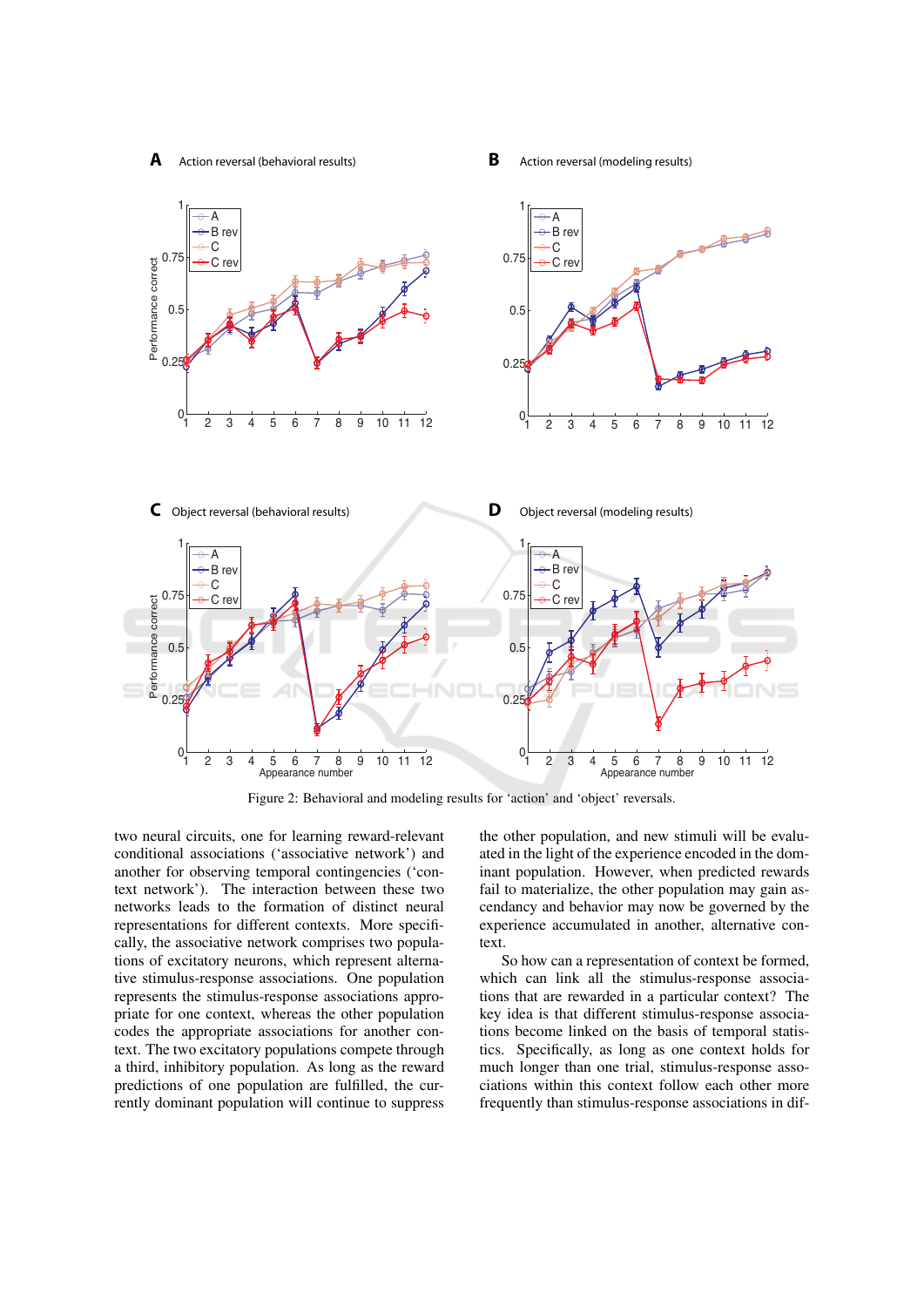ferent contexts. This correlational difference can be translated by Hebbian mechanisms into selective meta-associations among the stimulus-response associations of a given context. Mechanistically, the formation of these meta-associations relies on the temporal overlap between the representation of a current stimulus-response association and lingering representations of stimulus-response associations in the recent past. Further details can be found in (Rigotti et al., 2010).

### **CONCLUSIONS** 5

Although most attempts to test the attractor framework experimentally have used single-unit recordings in behaving, non-human primates, we believe that this framework makes some predictions even at the behavioral level. For example, the neurophysiological findings of (Miyashita, 1988) and (Yakovlev et al., 1998) imply that reverberative delay activity exists only after an attractor representation has formed. In the context of (Hamid et al., 2010), this suggests that lingering representations of past events are available only after these past events have become familiar. On this basis, we would expect that the presence of consistent predecessor objects becomes influential only after these objects have become familiar and are recognized. Accordingly, it would be an interesting extension of the present study to examine whether the facilitative effect of temporal context is conditional on correct performance with regard to predecessor obiects.

# **ACKNOWLEDGEMENTS**

We would like to thank the anonymous reviewers for their helpful comments.

# **REFERENCES**

- Amit, D. J. (1995). The Hebbian paradigm reintegrated: local reverberations as internal representations. Behav. Brain Sci., 18:617-626.
- Amit, D. J., Brunel, N., and Tsodyks, M. V. (1994). Correlations of cortical hebbian reverberations: theory versus experiment. J. Neurosci., 14:6435-6445.
- Amit, D. J., Fusi, S., and Yakovlev, V. (1997). Paradigmatic working memory (attractor) cell in it cortex. Neural Comput., 9:1071-1092.
- Balleine, B. W., Delgado, M. R., and Hikosaka, O. (2007). The role of the dorsal striatum in reward and decisionmaking. J. Neurosci., 27(31):8161-8165.
- Bertsekas, D. P. and Tsitsiklis, J. N. (1996). Neuro-Dynamic Programming. Athena Scientific.
- Braun, J. and Mattia, M. (2010). Attractors and noise: Twin drivers of decisions and multistability. NeuroImage,  $52(3):740 - 751$ . Computational Models of the Brain.
- Brunel, N. (1996). Hebbian learning of context in recurrent neural networks. Neural Comput., 8:1677-1710.
- Castro-González, Á., Malfaz, M., Gorostiza, J. F., and Salichs, M. A. (2014). Learning behaviors by an autonomous social robot with motivations. Cybernetics and Systems, 45(7):568-598.
- Davidson, R. J. and Begley, S. (2012). The emotional life of your brain: How its unique patterns affect the way you think, feel, and live-and how you can change them. Hudson Street Press, Penguin Group.
- Daw, N., Niv, Y., and Dayan, P. (2005). Uncertainty-based competition between prefrontal and dorsolateral striatal systems for behavioral control. Nat Neurosci, 8(12):1704-1711.
- Dayan, P. (2008). The role of value systems in decision making. In Engel, C. and Singer, W., editors, Better than Conscious? Decision Making, the Human Mind, and Implications for Institutions, pages 50-71. The MIT Press, Frankfurt, Germany.
- Dayan, P. and Abbott, L. F. (2005). Theoretical Neuroscience: Computational and Mathematical Modeling of Neural Systems. The MIT Press.
- Dayan, P. and Balleine, B. W. (2002). Reward, motivation, and reinforcement learning. Neuron, 36(2):285-298.
- Dayan, P. and Berridge, K. C. (2014). Model-based and model-free pavlovian reward learning: revaluation, revision, and revelation. Cognitive, Affective, & Behavioral Neuroscience, 14(2):473-492.
- Davan, P. and Niv, Y. (2008). Reinforcement learning: the good, the bad and the ugly. Curr. Opin. Neurobiol., 18:185-196.
- Dolan, R. J. and Dayan, P. (2013). Goals and habits in the brain. Neuron, 80(2):312-325.
- Doya, K. (2007). Reinforcement learning: Computational theory and biological mechanisms. HFSP journal,  $1(1):30-40.$
- Friedel, E., Koch, S. P., Wendt, J., Heinz, A., Deserno, L., and Schlagenhauf, F. (2015). Devaluation and sequential decisions: linking goal-directed and model-based behavior. Habits: plasticity, learning and freedom.
- Fusi, S., Drew, P. J., and Abbott, L. F. (2005). Cascade models of synaptically stored memories. Neuron, 45:599-611.
- Gallistel, C. R. and King, A. P. (2009). Memory and the Computational Brain. Wiley-Blackwell, West Sussex, United Kingdom, first edition.
- Gershman, S. J. and Daw, N. D. (2017). Reinforcement learning and episodic memory in humans and animals: An integrative framework. Annual review of psychology, 68:101-128.
- Griniasty, M., Tsodyks, M. V., and Amit, D. J. (1993). Conversion of temporal correlations between stimuli to spatial correlations between attractors. Neural Comput., 5:1-17.